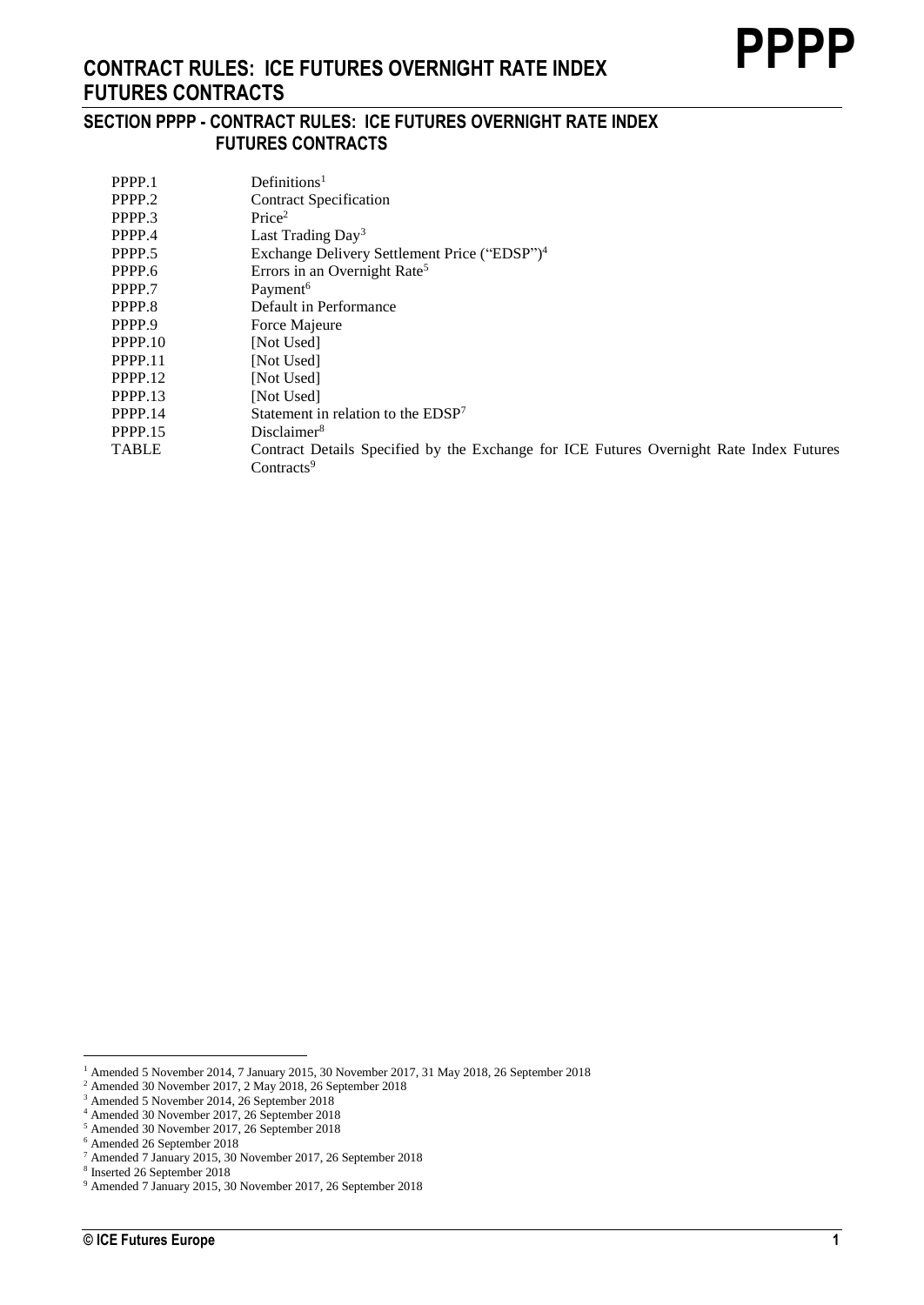## **PPPP.1 DEFINITIONS<sup>10</sup>**

- (a) Save as otherwise specified herein, words and phrases defined in the Regulations shall have the same meanings in these Contract Rules and in the Administrative Procedures.
- (b) In these Contract Rules and the Administrative Procedures:

| and publishing the relevant currency's Overnight Rate.      | means the period for which quoted rates in the relevant Overnight Rate<br>are included in the determination of the EDSP in respect of a Contract in<br>means the organisation that is responsible for administering, governing |
|-------------------------------------------------------------|--------------------------------------------------------------------------------------------------------------------------------------------------------------------------------------------------------------------------------|
|                                                             |                                                                                                                                                                                                                                |
|                                                             |                                                                                                                                                                                                                                |
|                                                             |                                                                                                                                                                                                                                |
| commercial banks are open for general business in London.   | (i) with respect to Sterling denominated contracts a day on which                                                                                                                                                              |
|                                                             | (ii) with respect to Euro denominated contracts a day on which the Trans-<br>European Automated Real-Time Gross Settlement Express Transfer                                                                                    |
| commercial banks are open for general business in New York. | (iii) with respect to U.S. Dollar denominated contracts a day on which                                                                                                                                                         |
| commercial banks are open for general business in Zurich.   | (iv) with respect to CHF denominated contracts a day on which                                                                                                                                                                  |
|                                                             | means a contract made expressly or impliedly under these Contract Rules<br>for the sale and purchase of one or more lots, and "registered Contract"                                                                            |
|                                                             | means the factor which, when multiplied by the Rate Index determines                                                                                                                                                           |
|                                                             | means each month specified by the Exchange as such pursuant to the                                                                                                                                                             |
|                                                             | means the Exchange Delivery Settlement Price and has the meaning                                                                                                                                                               |
|                                                             |                                                                                                                                                                                                                                |
|                                                             | means the Euro Overnight Index Average, being a weighted average rate<br>of interest of euro-denominated overnight unsecured lending transactions<br>in the inter-bank market calculated on each business day by the European  |
|                                                             |                                                                                                                                                                                                                                |

<sup>&</sup>lt;sup>10</sup> Amended 05 November 2014, 7 January 2015, 30 November 2017, 31 May 2018, 26 September 2018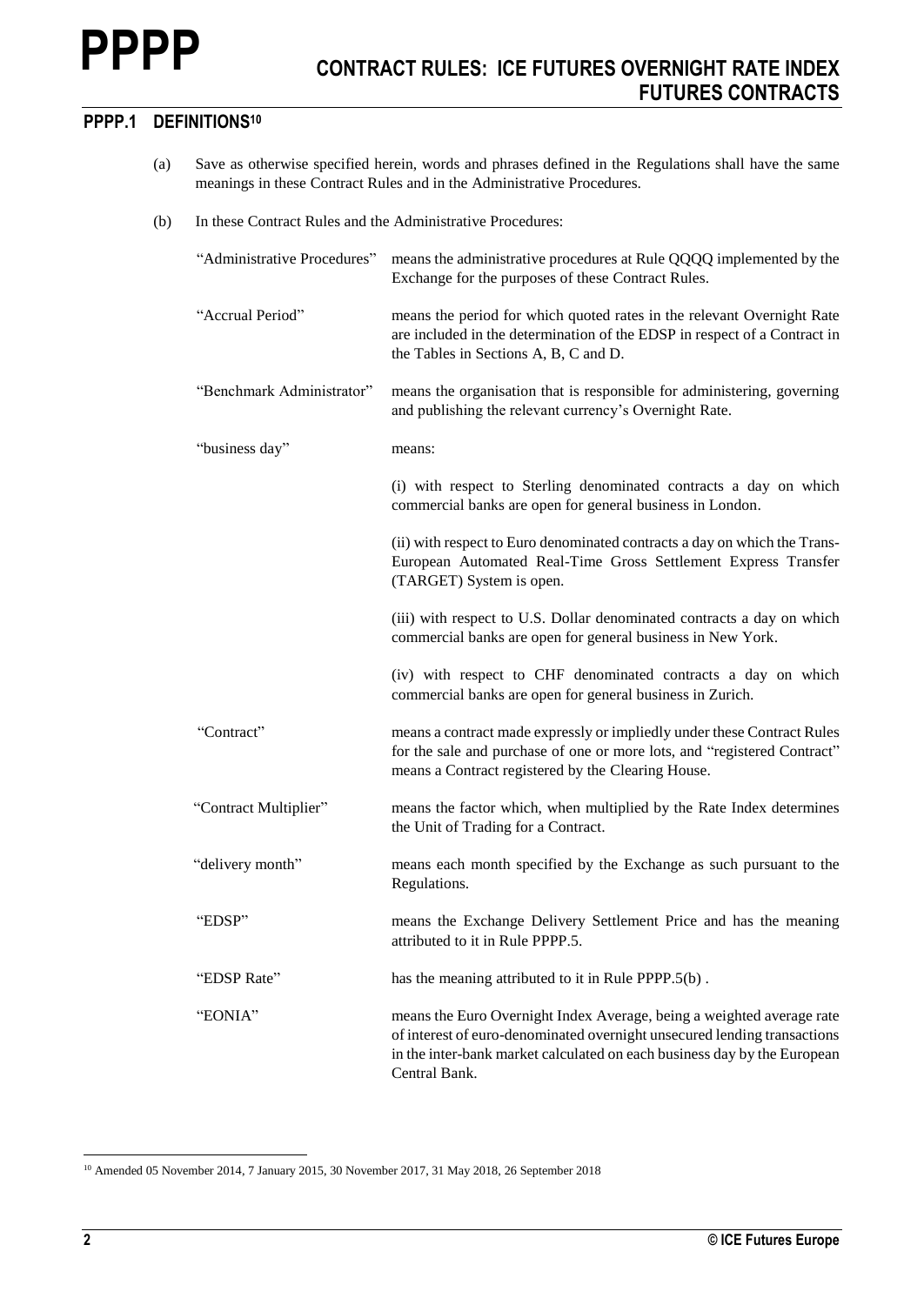| "EONIA rate"              | means a-the rate computed by the European Central Bank in respect of<br>EONIA on a particular business day.                                                                                                                                                                                                           |
|---------------------------|-----------------------------------------------------------------------------------------------------------------------------------------------------------------------------------------------------------------------------------------------------------------------------------------------------------------------|
| "€STR"                    | means the Euro Short Term Rate (€STR) as published by the Benchmark<br>Administrator or its agent;                                                                                                                                                                                                                    |
| "€STR rate"               | means the rate computed by the Benchmark Administrator or its agent<br>with respect to €STR on a particular business day.                                                                                                                                                                                             |
| "Euro Overnight Rate"     | means the rate computed by the Benchmark Administrator or its agent<br>with respect to EONIA or $\epsilon$ STR on a particular business day-                                                                                                                                                                          |
| "euro" and " $\epsilon$ " | denote the single currency of the European Union introduced in<br>participating Member States pursuant to their participation in Economic<br>and Monetary Union in the European Union.                                                                                                                                |
| "First Accrual Day"       | means the first day in the Accrual Period for the Contracts in the Table<br>Sections A, B, C and D. With respect to the Contracts in Section B Table<br>(ii), Section C Table (ii) and Section D, the month in which the First<br>Accrual Day falls also denotes the nomenclature for the Contract<br>Delivery Month. |
| "Last Accrual Day"        | means the last day in the Accrual Period for the Contracts in the Contract<br>Tables in Sections A, $B_{\overline{17}}C$ and D.                                                                                                                                                                                       |
| "Last Trading Day"        | means, in respect of a delivery month, the last business day in the<br>calendar month (subject to Rule PPPP.4).                                                                                                                                                                                                       |
| " $lot"$                  | means the unit of trading in respect of a Contract.                                                                                                                                                                                                                                                                   |
| "Overnight Rate"          | means the rate of interest of overnight secured or unsecured lending<br>transactions calculated on each business day by the relevant Benchmark<br>Administrator in the relevant currency i.e. the <b>Euro Overnight Rate</b> ,<br>EONIA rate, the SONIA rate, the SOFR rate or the SARON rate, as the<br>case may be. |
| "Member State"            | means a member of the European Union.                                                                                                                                                                                                                                                                                 |
| "SARON"                   | means the Swiss Average Rate Overnight as published by the Benchmark<br>Administrator or its agent.                                                                                                                                                                                                                   |
| "SARON rate"              | means a the rate computed by the Benchmark Administrator or its agent<br>with respect to SARON on a particular business day.                                                                                                                                                                                          |
| "Settlement Day"          | means:                                                                                                                                                                                                                                                                                                                |
|                           | (i)<br>with respect to a Contract to which Section A Table (i) applies,<br>the first-second business day after the Last Trading Day.                                                                                                                                                                                  |
|                           | (ii)<br>with respect to a Contract to which Section B Table (i) and<br>Table (ii) applies, the second business day after the Last Trading<br>Day.                                                                                                                                                                     |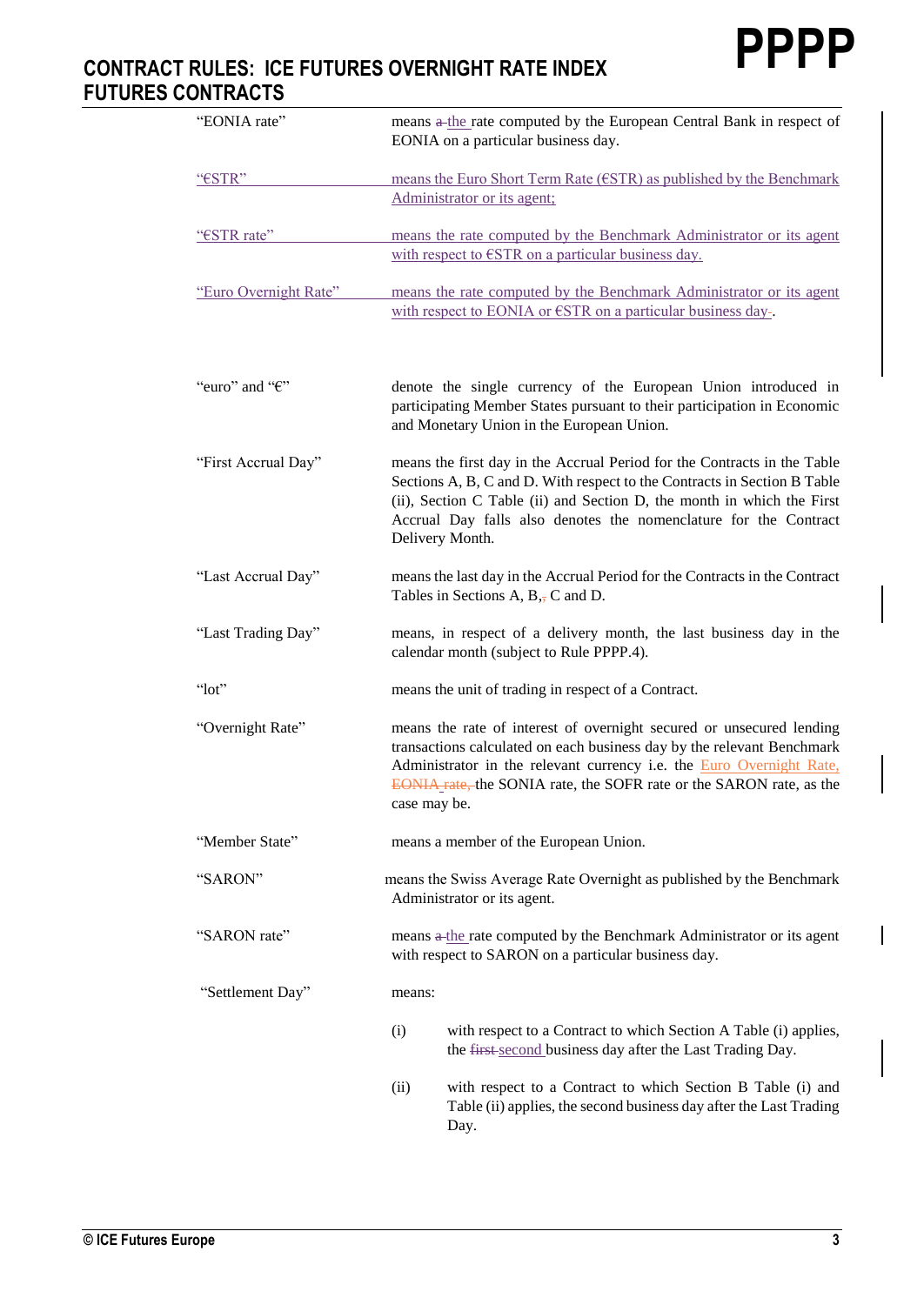|                         | (iii) | With respect to a Contract to which Section C Table (i) and<br>Table (ii) applies, the second business day after the Last Trading<br>Day. |
|-------------------------|-------|-------------------------------------------------------------------------------------------------------------------------------------------|
|                         | (iv)  | With respect to a Contract to which Section D Table (i) applies,<br>the first business day after the Last Trading Day.                    |
| "SOFR"                  |       | means the Secured Overnight Financing Rate index as published by the<br>Benchmark Administrator or its agent;                             |
| "SOFR rate"             |       | means a the rate computed by the Benchmark Administrator or its agent<br>with respect to SOFR on a particular business day.               |
| "SONIA"                 |       | means the Sterling Overnight Index Average as published by the<br>Benchmark Administrator or its agent.                                   |
| "SONIA rate"            |       | means $\theta$ the rate computed by the Benchmark Administrator or its agent<br>with respect to SONIA on a particular business day.       |
| "Sterling" and "£"      |       | means the lawful currency of the United Kingdom.                                                                                          |
| "Swiss franc" and "CHF" |       | means the lawful currency of Switzerland.                                                                                                 |
| "U.S. Dollar" and "\$"  |       | means the lawful currency of the United States.                                                                                           |

(c) [Not used]

### **PPPP.2 CONTRACT SPECIFICATION**

(a) Each Contract shall be for one or more lots for the delivery month specified.

#### **PPPP.3 PRICE<sup>11</sup>**

- (a) Bids and offers shall be quoted as a Rate Index with a minimum price movement that is specified by the Exchange in the relevant table in Section A, B, C and D.
- (b) One "Rate Index" point shall have a value equal to the Contract Multiplier value as specified by the Exchange in the relevant table in Section A, B, C and D.

#### **PPPP.4 LAST TRADING DAY<sup>12</sup>**

- (a) On the Last Trading Day, trading in Contracts for the relevant delivery month shall cease at such time as may be specified in the Administrative Procedures.
- (b) If, at any time after the close of trading two business days prior to the day which would have been the Last Trading Day in respect of a delivery month, it becomes known to the Exchange that the day which would have been the Last Trading Day will not be a business day, then the business day immediately

<sup>&</sup>lt;sup>11</sup> Amended 30 November 2017, 2 May 2018, 26 September 2018

<sup>12</sup> Amended 5 November 2014, 26 September 2018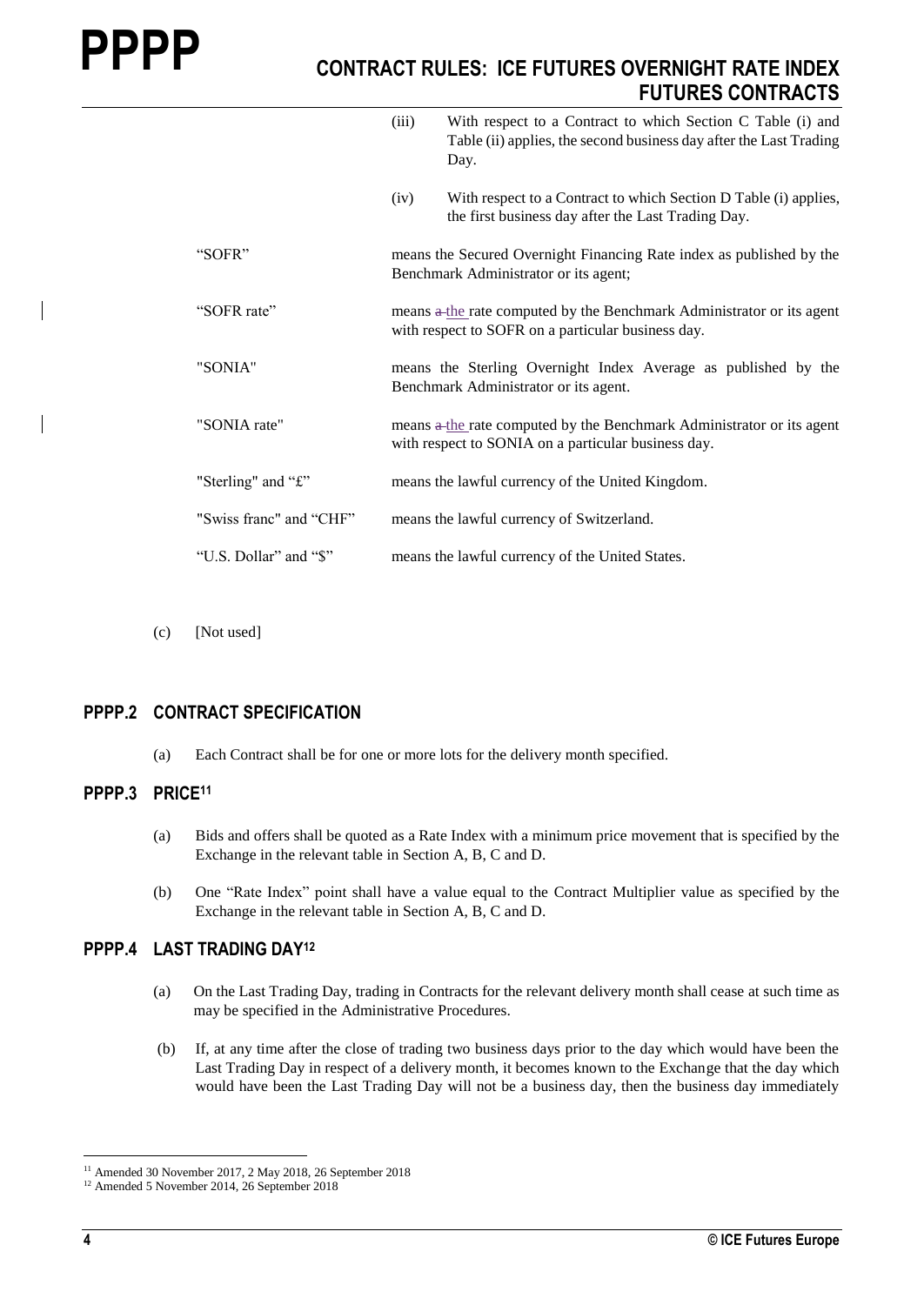preceding such day shall become the Last Trading Day in respect of that delivery month and the Exchange shall publish a notice posted on the Market to that effect.

## **PPPP.5 EXCHANGE DELIVERY SETTLEMENT PRICE ("EDSP") 13**

- (a) The EDSP shall be calculated by reference to a rate (the "EDSP Rate"), specified in or pursuant to this Rule PPPP.5, which shall be calculated by reference to the Overnight Rate as calculated and published in respect of each business day during the Accrual Period.
- (b) Subject to Rule PPPP.5(c), the EDSP Rate calculation shall be:
	- (i) In respect of the One Month EONIA Euro Overnight Rate Indexed Futures Contract, EDSP Rate calculation is as expressed in Section A Table (i).
	- (ii) In respect of the One Month SONIA Indexed Contract, EDSP Rate calculation is as expressed in Section B Table (i).
	- (iii) In respect of the Three Month SONIA Indexed Contract, EDSP Rate calculation isas expressed in Section B Table (ii).
	- (iv) In respect of the One Month SOFR Indexed Contract, EDSP Rate calculation isas expressed in Section C Table (i).
	- (v) In respect of the Three Month SOFR Indexed Contract, EDSP Rate calculation isas expressed in Section C Table (ii).
	- (vi) In respect of the Three Month SARON Indexed Contract, EDSP Rate calculation is as expressed in Section D Table (i).
- (c) The Exchange may at its discretion resolve, prior to five business days prior to the commencement of the Accrual Period in respect of a delivery month, that the reference rate used to determine the EDSP Rate in accordance with Rule PPPP.5(b)(i), PPPP.5(b)(ii), PPPP.5(b)(iii), PPPP.5(b)(iv), PPPP.5(v) and PPPP.5(b)(vi)- shall be a rate other than the EONIAEuro Overnight Rate, SONIA, SOFR and SARON respectively and subject always to the proviso that the EDSP rate shall be calculated with reference to overnight interest rates in the relevant currency, as the case may be, generally available during the Accrual Period. Any such determination by the Exchange shall be the subject of a notice posted on the Market.
- (d) The EDSP shall be a figure calculated in accordance with the formula:

100.00 - numerical value of R

where  $R =$  the EDSP Rate, except as provided in Rule PPPP.5(e).

(e) With respect to PPPP.5(b)(i) where the EDSP Rate is not an exact multiple of  $0.0001$ , it will be rounded to the nearest  $0.001 \text{ O}$ . where the EDSP Rate is an exact uneven multiple of  $0.00050.00005$ , to the nearest lower 0.0010.0001. With respect to PPPP.5(b)(ii) and PPPP.5(b)(iii), where the EDSP Rate is not an exact multiple of 0.0001, it will be rounded to the nearest 0.0001 or, where the EDSP Rate is greater than or equal to 0.00005, it will be rounded up to the nearest 0.0001. With respect to PPPP.5(b)(iv) and PPPP.5(b)(v) where the EDSP Rate is not an exact multiple of 0.00001, it will be rounded to the nearest 0.00001 or, where the EDSP Rate is greater than or equal to 0.000005, it will be rounded up to the nearest 0.00001. With respect to PPPP5(b)(vi) where the EDSP Rate is not an exact multiple of 0.00001,  $\frac{1}{2}$  it will be rounded to the nearest 0.00001 or, where the EDSP Rate is an exact uneven multiple of 0.000005, to the nearest lower 0.00001.

<sup>1</sup> <sup>13</sup> Amended 30 November 2017, 31 May 2018, 26 September 2018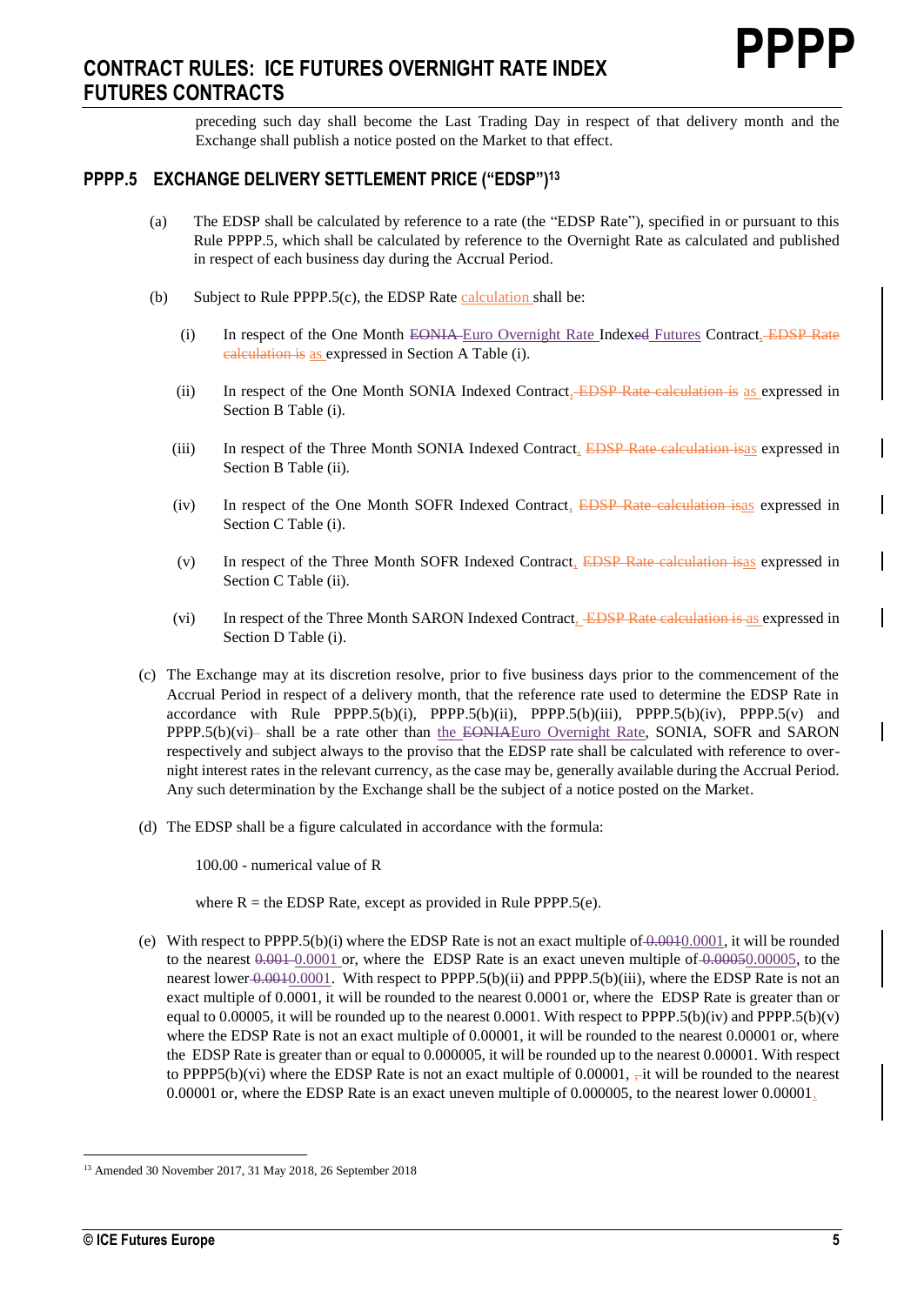(f) The Exchange shall publish a provisional EDSP and the final EDSP at such times as are specified in the Administrative Procedures. The final EDSP shall be final and binding for all purposes.

## **PPPP.6 ERRORS IN AN OVER NIGHT RATE<sup>14</sup>**

- (a) If not later than thirty minutes after the provisional EDSP for a particular delivery month is first published, any member of the Exchange notifies Exchange officials of, or there otherwise comes to the attention of Exchange officials, an alleged or apparent error in a relevant Overnight Rate due to any cause whatsoever, then Exchange officials shall request the relevant Benchmark Administrator to investigate such alleged or apparent error. If the relevant Benchmark Administrator corrects a relevant Overnight Rate affected thereby, Exchange officials shall calculate or re-calculate (as the case may be) the EDSP Rate and the EDSP in accordance therewith. No correction shall be accepted and no re-calculation of the EDSP Rate and EDSP shall be made by Exchange officials in respect of any error notified to Exchange officials or coming to their attention after the expiry of such thirty minute period.
- (b) No correction to an Overnight Rate shall be accepted and no re-calculation of the EDSP shall be made other than as may be allowed for in Rule PPPP.6(a).
- (c) Neither the Exchange nor Exchange officials shall have any liability whatsoever in respect of any decision as to whether or not to correct an Overnight Rate or as to the amount of any correction, or as to whether or not to re-calculate the EDSP.

#### **PPPP.7 PAYMENT<sup>15</sup>**

- (a) In respect of each lot comprised in a Contract the following payments shall be made by the time on the Settlement Day specified by the Exchange in the Administrative Procedures:
	- (i) where the EDSP exceeds the Contract price, payment by the Seller to the Clearing House or payment by the Clearing House to the Buyer, or both (as the case may require), and
	- (ii) where the Contract price exceeds the EDSP, payment by the Buyer to the Clearing House or payment by the Clearing House to the Seller, or both (as the case may require),

of an amount calculated by multiplying the difference in Rate Index points between the EDSP and the Contract price by the value of the Contract Multiplier as specified in the relevant table in Section A, B or C.

#### **PPPP.8 DEFAULT IN PERFORMANCE**

- (a) A Buyer or Seller other than the Clearing House shall be in default in performance where:
	- (i) he fails to fulfil in accordance with these Contract Rules, the Regulations and the Administrative Procedures and the Clearing House Rules his obligations under a Contract by the time and in the manner prescribed; or
	- (ii) he fails to pay any sum due to the Clearing House in respect of a registered Contract by the time specified in these Contract Rules or in the Administrative Procedures or under the Regulations; or
	- (iii) in the reasonable opinion of the Clearing House he is otherwise in default.
- (b) Subject to the default rules of the Clearing House, in the event of a default in performance by a Buyer or a Seller in respect of a registered Contract, the Exchange shall, at the request of the Clearing House,

<sup>1</sup> <sup>14</sup> Amended 30 November 2017, 26 September 2018

<sup>15</sup> Amended 26 September 2018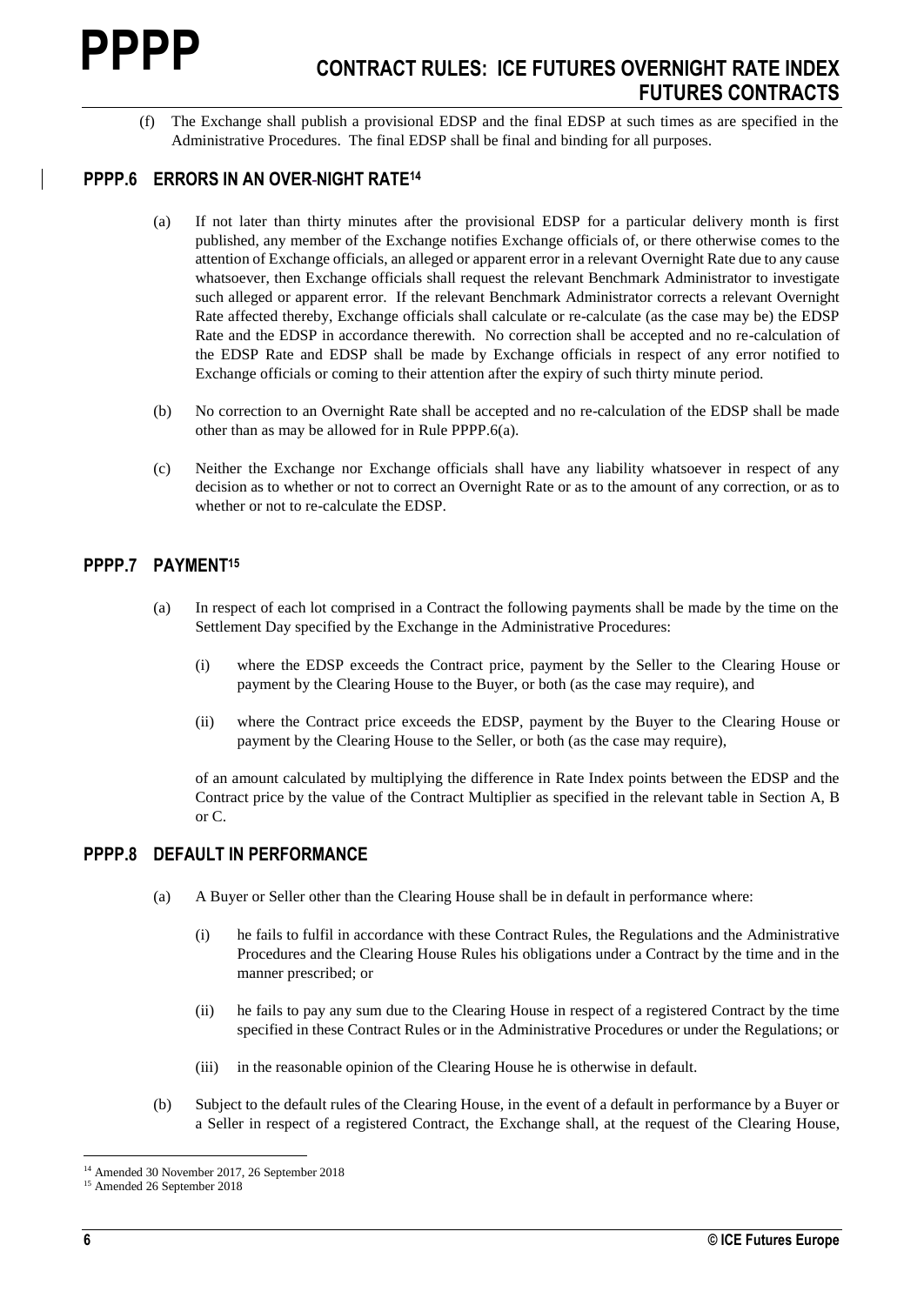forthwith fix a price for invoicing back and each lot in issue shall be invoiced back at that price. Such price may at the Exchange's absolute discretion take account of any compensation that the Exchange may consider should be paid by or to the Buyer or Seller, as applicable.

#### **PPPP.9 FORCE MAJEURE**

- (a) Subject to any steps taken at any time by the Exchange under emergency powers in the Regulations and subject to the default rules of the Clearing House, a Seller or a Buyer shall be liable to perform his obligations in respect of a lot comprised in a Contract by the due time therefor, notwithstanding that he may be or is likely to be prevented from so doing by any event beyond his reasonable control including without limitation, any act of God, strike, lockout, war, armed conflict, use of force by authority of the United Nations, fire, riot or civil commotion, combination of workmen, act of terrorism, breakdown of machinery, unavailability or restriction of computer or data processing facilities or energy supplies or bank transfer systems.
- **PPPP.10 [NOT USED]**
- **PPPP.11 [NOT USED]**
- **PPPP.12 [NOT USED]**
- **PPPP.13 [NOT USED]**

#### **PPPP.14 STATEMENT IN RELATION TO THE EDSP<sup>16</sup>**

(a) The Exchange draws the following statement to the attention of potential users of its One Month EONIA Euro Overnight Rate Indexed Futures Contract. Members should ensure that their clients are made aware of the statement.

"Statement in relation to the EDSP

The Exchange Delivery Settlement Price ("EDSP") of the One Month EONIA Euro Overnight Rate Indexed Futures Contract is calculated on the basis of the relevant EONIA Euro Overnight rates as described in the relevant Contract Rule. Potential users of the One Month EONIA Euro Overnight Rate Indexed Futures Contract made available on ICE Futures Europe should familiarise themselves with the relevant Contract Rules of the One Month EONIA Euro Overnight Rate Indexed Futures Contract. Potential users should note that, whilst the relevant EONIA-Euro Overnight rates are publicly available, the detailed calculation procedures in relation to those rates are not published.

Potential users should be aware that EONIA the Euro Overnight Rrates to be used in the calculation of a final EDSP will be amended only where the Benchmark Administrator indicates to the Exchange that there is an error in such EONIA rates before the Exchange publishes that final EDSP. In that event, and subject to the relevant Contract Rules of the One Month EONIA-Euro Overnight Rate Indexed Futures Contract, the requisite corrections to all relevant  $EOMA$ -Euro Overnight R<sub>F</sub>ates will be made in order to calculate such final EDSP.

The contracts have a standardised Rate Index point value so that, for hedging purposes, a calculation will need to be made in relation to the hedge ratio to take into account any mismatch between the Rate Index exposure and the actual basis point value of the position being hedged, determined by the actual number of days in the accrual period."

<sup>16</sup> Amended 7 January 2015, 30 November 2017, 31 May 2018, 26 September 2018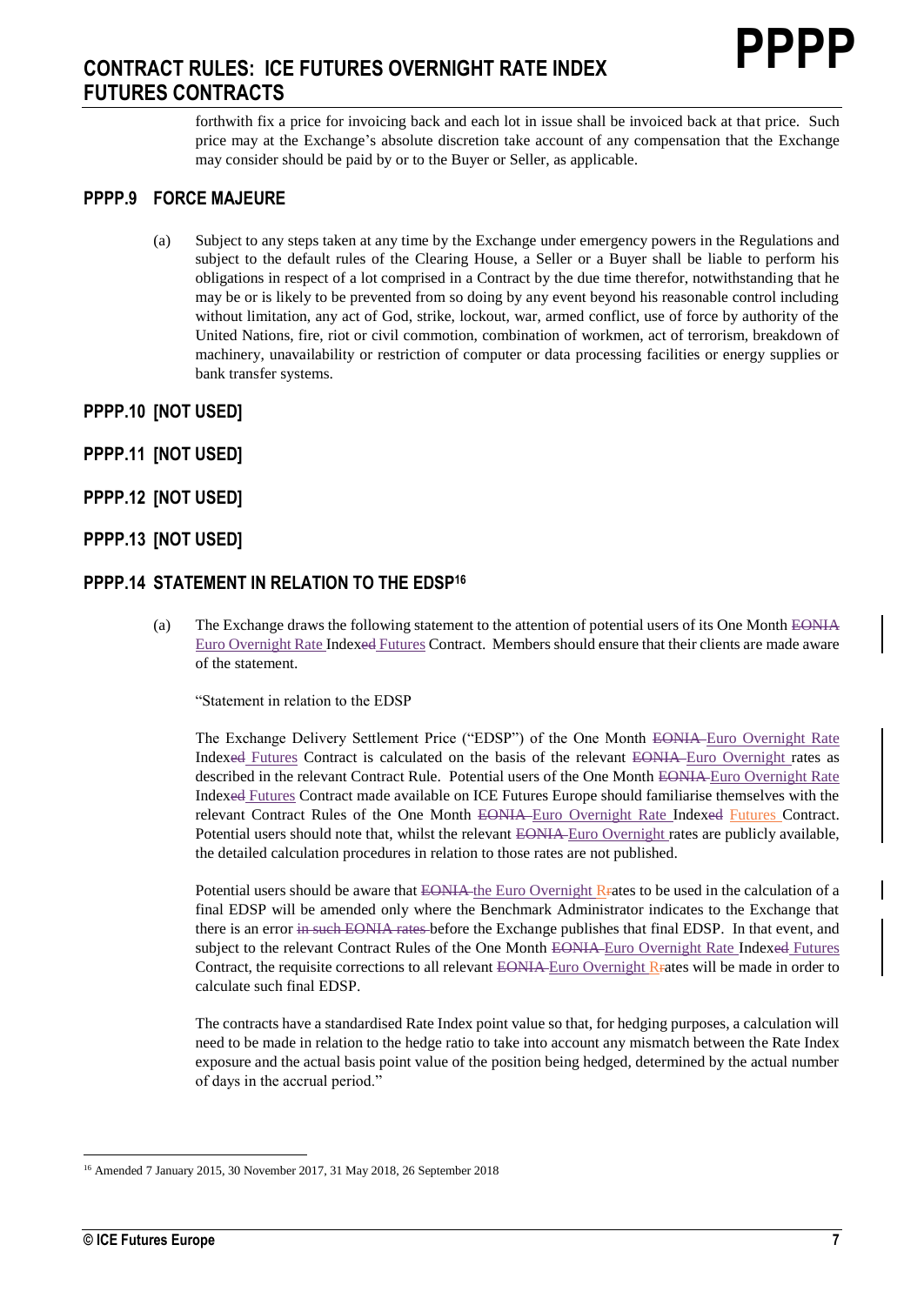#### $(b)$

 $\left(\frac{e}{c}\right)$  The Exchange draws the following statement to the attention of potential users of its One Month SONIA Indexed Contract and Three Month SONIA Indexed Contract (collectively "SONIA Indexed Contracts"). Members should ensure that their clients are made aware of the statement.

"Statement in relation to the EDSP

The Exchange Delivery Settlement Price ("EDSP") of the SONIA Indexed Contracts is calculated on the basis of the relevant SONIA rates as described in the relevant Contract Rule. Potential users of the SONIA Indexed Contracts made available on ICE Futures Europe should familiarise themselves with the relevant Contract Rules of the SONIA Indexed Contracts. Potential users should note that, whilst the relevant SONIA rates are publicly available, the detailed calculation procedures in relation to those rates are not published.

Potential users should be aware that SONIA rates to be used in the calculation of a final EDSP will be amended only where the Benchmark Administrator indicates to the Exchange that there is an error in such SONIA rates before the Exchange publishes that final EDSP. In that event, and subject to the relevant Contract Rules of the respective SONIA Indexed Contract, the requisite corrections to all relevant SONIA rates will be made in order to calculate such final EDSP.

The contracts have a standardised Rate Index point value so that, for hedging purposes, a calculation will need to be made in relation to the hedge ratio to take into account any mismatch between the Rate Index exposure and the actual basis point value of the position being hedged, determined by the actual number of days in the accrual period."

 $\left(\frac{d}{c}\right)$  The Exchange draws the following statement to the attention of potential users of its One Month SOFR Indexed Contract and Three Month SOFR Indexed Contract (collectively "SOFR Indexed Contracts"). Members should ensure that their clients are made aware of the statement.

"Statement in relation to the EDSP

The Exchange Delivery Settlement Price ("EDSP") of the SOFR Indexed Contracts is calculated on the basis of the relevant SOFR rates as described in the relevant Contract Rule. Potential users of the SOFR Indexed Contracts made available on ICE Futures Europe should familiarise themselves with the relevant Contract Rules of the SOFR Indexed Contracts. Potential users should note that, whilst the relevant SOFR rates are publicly available, the detailed calculation procedures in relation to those rates are not published.

Potential users should be aware that SOFR rates to be used in the calculation of a final EDSP will be amended only where the Benchmark Administrator indicates to the Exchange that there is an error in such SOFR rates before the Exchange publishes that final EDSP. In that event, and subject to the relevant Contract Rules of the respective SOFR Indexed Contract, the requisite corrections to all relevant SOFR rates will be made in order to calculate such final EDSP.

The contracts have a standardised Rate Index point value so that, for hedging purposes, a calculation will need to be made in relation to the hedge ratio to take into account any mismatch between the Rate Index exposure and the actual basis point value of the position being hedged, determined by the actual number of days in the accrual period."

 $\left(\frac{e}{d}\right)$  The Exchange draws the following statement to the attention of potential users of its Three Month SARON Indexed Contract. Members should ensure that their clients are made aware of the statement.

"Statement in relation to the EDSP

The Exchange Delivery Settlement Price ("EDSP") of the SARON Indexed Contracts is calculated on the basis of the relevant SARON rate as described in the relevant Contract Rule. Potential users of the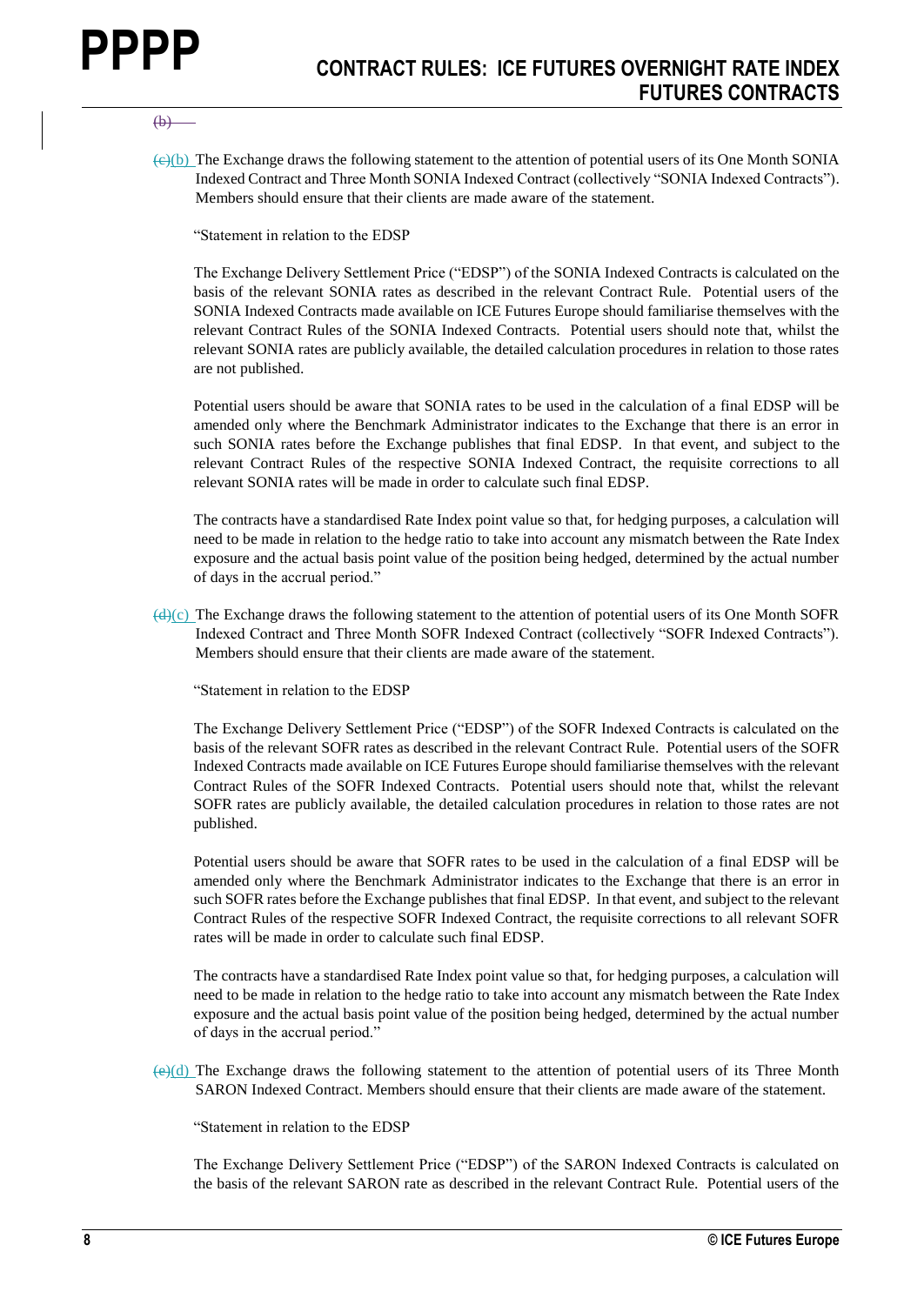SARON Indexed Contract made available on ICE Futures Europe should familiarise themselves with the relevant Contract Rules of the SARON Indexed Contracts. Potential users should note that, whilst the relevant SARON rate is publicly available, the detailed calculation procedures in relation to those rates are not published.

Potential users should be aware that SARON rates to be used in the calculation of a final EDSP will be amended only where the Benchmark Administrator indicates to the Exchange that there is an error in such SARON rates before the Exchange publishes that final EDSP. In that event, and subject to the relevant Contract Rules of the respective SARON Indexed Contract, the requisite corrections to all relevant SARON rates will be made in order to calculate such final EDSP.

The contracts have a standardised basis point value so that, for hedging purposes, a calculation will need to be made in relation to the hedge ratio to take into account any mismatch between the standardised basis point value and the actual basis point value of the position being hedged, determined by the actual number of days in the accrual period."

#### **PPPP.15 DISCLAIMER<sup>17</sup>**

Where applicable in these Contract Rules, the Overnight Rate is used under license from the relevant Benchmark Administrator. The use of such Overnight Rate does not imply or express any approval or endorsement by the Benchmark Administrator of the products listed on the Exchange. In most cases, the Overnight Rate is a registered trademark of the Benchmark Administrator.

<sup>&</sup>lt;sup>17</sup> Inserted 26 September 2018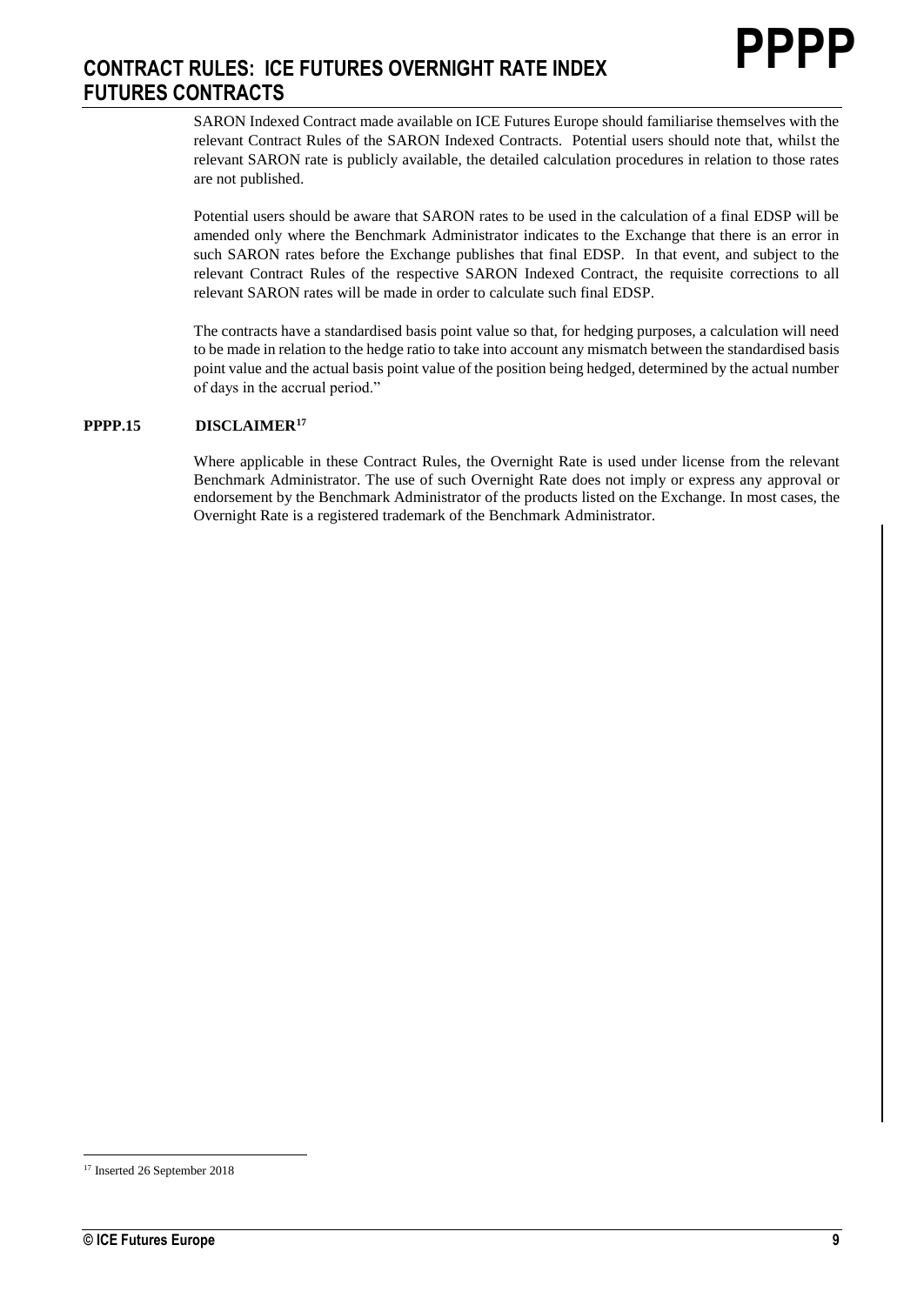## **CONTRACT DETAILS SPECIFIED BY THE EXCHANGE FOR ICE FUTURES OVERNIGHT RATE INDEX FUTURES CONTRACTS<sup>18</sup>**

## **SECTION A: EURO OVER NIGHT RATE INDEX FUTURES CONTRACTS**

Table (i):

| Contract                           | <b>One Month EONIAEuro Overnight Rate</b>                                             |
|------------------------------------|---------------------------------------------------------------------------------------|
| <b>Overnight Rate</b>              | Pre-October 2019 delivery months: EONIA<br>October 2019 onwards delivery months: €STR |
| Currency specified by the Exchange | Euro $\epsilon$                                                                       |

<sup>&</sup>lt;sup>18</sup> Amended 7 January 2015, 30 November 2017, 2 May 2018, 31 May 2018, 26 September 2018

<u>.</u>

 $\overline{\phantom{a}}$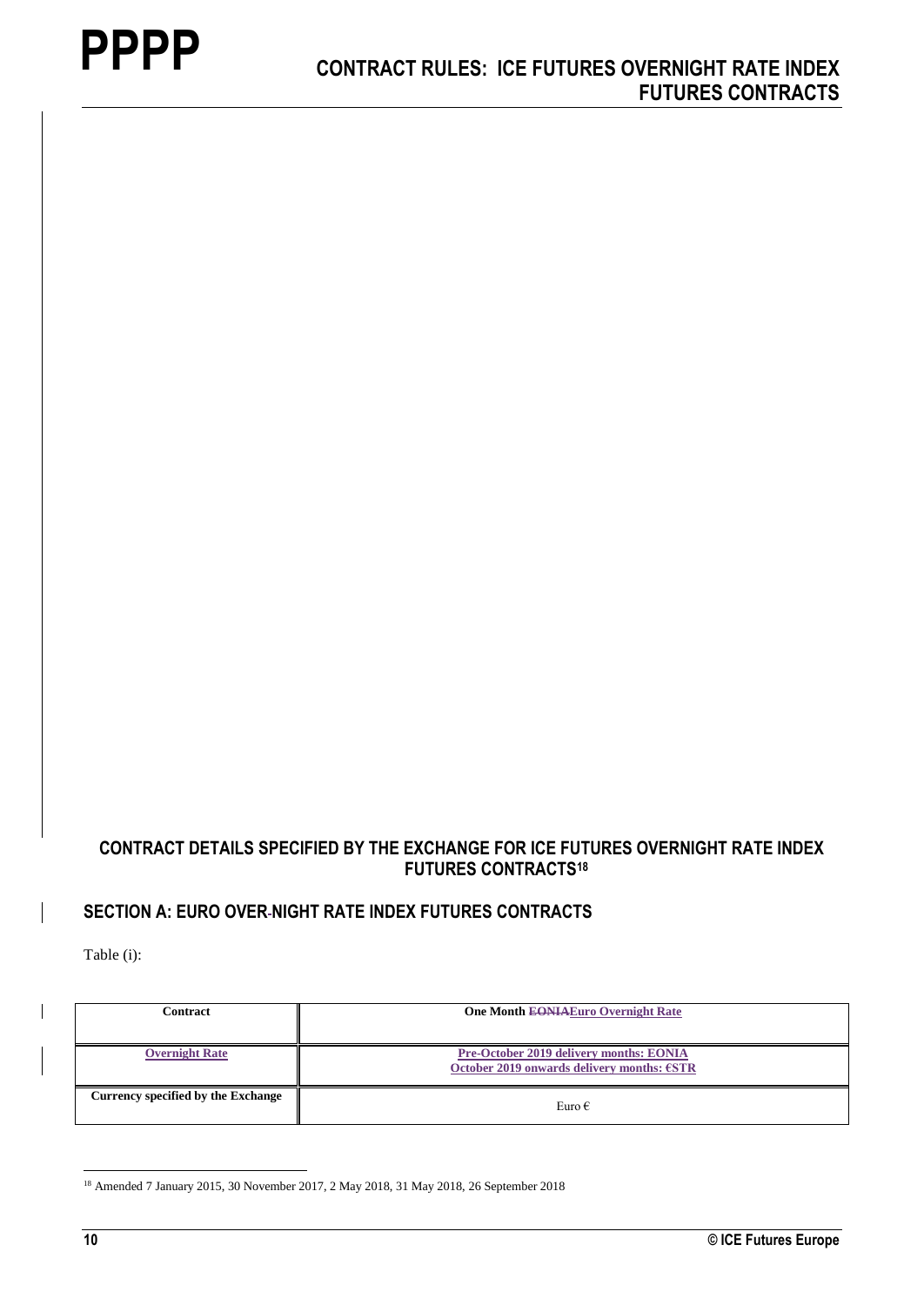$\overline{\phantom{a}}$ 

 $\overline{1}$ 

 $\overline{\phantom{a}}$ 

# **CONTRACT RULES: ICE FUTURES OVERNIGHT RATE INDEX FUTURES CONTRACTS**

| Period specified by the Exchange                | One Month                                                                                                                                                                                                                                                        |
|-------------------------------------------------|------------------------------------------------------------------------------------------------------------------------------------------------------------------------------------------------------------------------------------------------------------------|
| Unit of trading                                 | $\epsilon$ 2,500 * Rate Index                                                                                                                                                                                                                                    |
| <b>Delivery months</b>                          | All calendar months                                                                                                                                                                                                                                              |
| No. of delivery months available for<br>trading | A maximum of twenty four consecutive months                                                                                                                                                                                                                      |
| <b>Contract Multiplier</b>                      | €2,500                                                                                                                                                                                                                                                           |
| Minimum price movement<br>(Value)               | Front delivery month: $0.0025(\text{€}6.25)$<br>All other delivery months: $0.005$ ( $E12.50$ )                                                                                                                                                                  |
| <b>Minimum EDSP Price Increment</b>             | 0.0010.0001                                                                                                                                                                                                                                                      |
| Rate Index <sup>19</sup>                        | 100,0000 minus the numerical value of the EDSP Rate                                                                                                                                                                                                              |
| <b>First Accrual Day</b>                        | The first calendar day of the Delivery Month                                                                                                                                                                                                                     |
| <b>Last Accrual Day</b>                         | The last calendar day of the Delivery Month                                                                                                                                                                                                                      |
| <b>Last Trading Day</b>                         | The Llast Bbusiness Dday of the Calendar Month                                                                                                                                                                                                                   |
| <b>EDSP</b> Rate                                | EDSP Rate shall be the compounded average of the daily EONIA rate for the delivery month:                                                                                                                                                                        |
|                                                 | $EDSP Rate = \left[\frac{360}{N}\left(\prod_{i=1}^{x}(A_i) - 1\right)\right] \times 100$                                                                                                                                                                         |
|                                                 | where:                                                                                                                                                                                                                                                           |
|                                                 | $x =$ the number of EONIA rates determined in the Accrual Period.<br>$N =$ the total number of calendar days in the Accrual Period; and<br>$A_i$ = the overnight return factor in respect of the i <sup>th</sup> EONIA rate of the Accrual Period, determined as |
|                                                 | $A_i = \left(1 + \frac{E_i - \times d_i}{360}\right)$                                                                                                                                                                                                            |
|                                                 | and rounded to eight decimal places, where:                                                                                                                                                                                                                      |
|                                                 | $E_i$ = the i <sup>th</sup> EONIA rate of the Accrual Period, expressed in such a way that for a rate of 1%<br>per annum, $E_i = 0.01$ .                                                                                                                         |
|                                                 | $d_i$ = the number of days that Ei is applied, such that $d_i$ represents the number of calendar days between the<br>day in respect of which the rate E <sub>i</sub> is determined and the next day on which an EONIA rate is                                    |
|                                                 | published.<br>EDSP Rate shall be the arithmetic average of the daily Euro Overnight Rate for the delivery                                                                                                                                                        |
|                                                 | month:                                                                                                                                                                                                                                                           |
|                                                 | EDSP Rate = $\left[\frac{\sum_{i=1}^{n} E_i}{N}\right] \times 100$                                                                                                                                                                                               |
|                                                 | where:                                                                                                                                                                                                                                                           |
|                                                 | $E_i$ = the <i>i</i> <sup>th</sup> Euro Overnight Rate of the Accrual Period, expressed in such a way that for a<br>rate of 1% per annum, $E_i=0.01$ .                                                                                                           |
|                                                 | the total number of calendar days in the Accrual Period; and<br>$N =$                                                                                                                                                                                            |
|                                                 | for calendar days on which the Euro Overnight Rate is not computed (e.g., Saturdays, Sundays<br>and bank holidays) the rate shall be the rate determined on the most recent business day for<br>which a rate was determined.                                     |
|                                                 |                                                                                                                                                                                                                                                                  |

1 <sup>19</sup> For an EDSP Rate of 2.000% p.a., the Rate Index would be 98.000 (i.e. 100.000 - 2.000).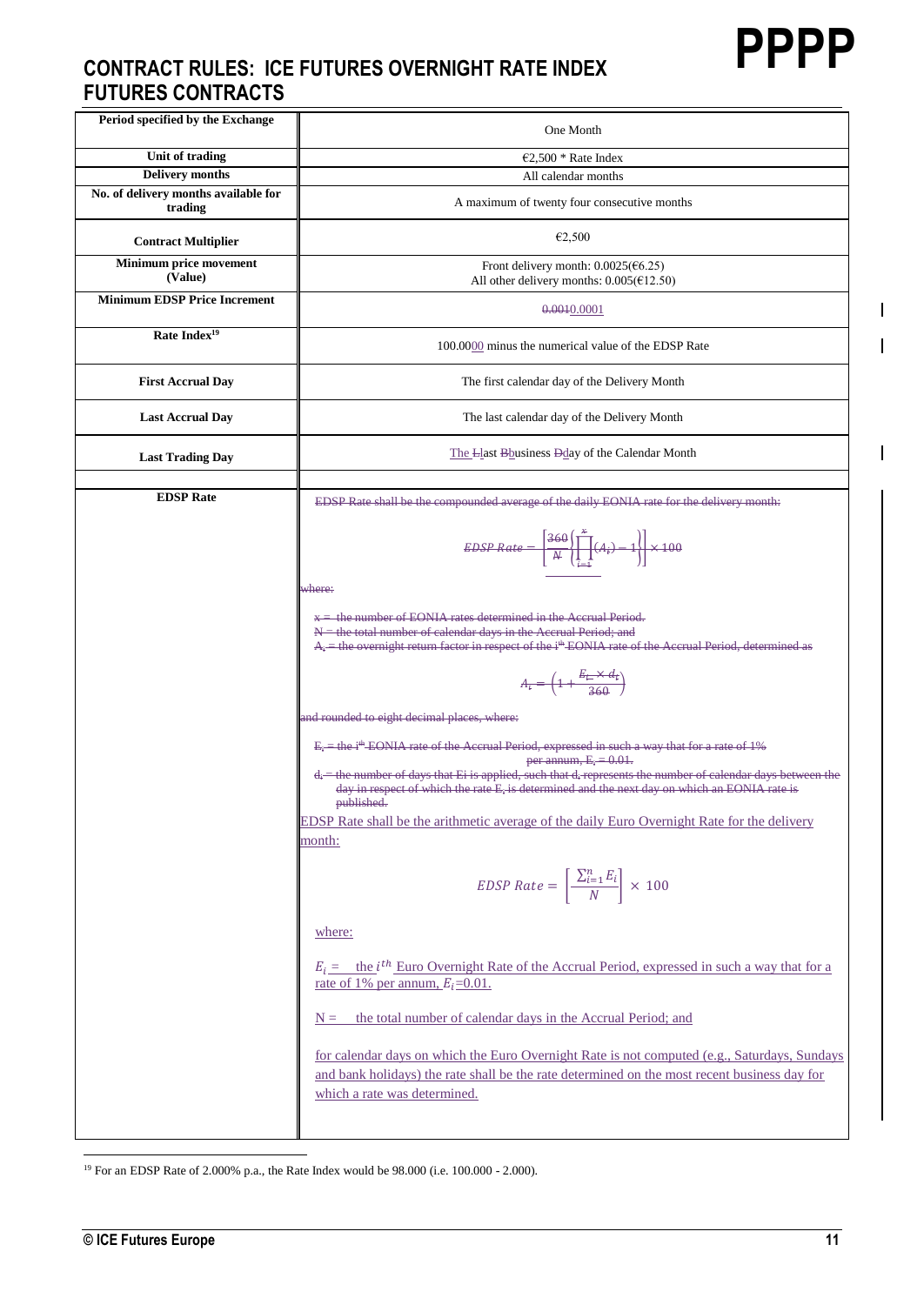## **SECTION B: SONIA INDEX FUTURES**

Table (i):

| Contract                                        | <b>One Month SONIA</b>                                                                                                                                                                                              |
|-------------------------------------------------|---------------------------------------------------------------------------------------------------------------------------------------------------------------------------------------------------------------------|
| Currency specified by the<br><b>Exchange</b>    | Sterling £                                                                                                                                                                                                          |
| Period specified by the Exchange                | One Month                                                                                                                                                                                                           |
| Unit of trading                                 | £2,500 $*$ Rate Index                                                                                                                                                                                               |
| <b>Delivery months</b>                          | All calendar months                                                                                                                                                                                                 |
| No. of delivery months available<br>for trading | A maximum of twenty four consecutive months                                                                                                                                                                         |
| <b>Contract Multiplier</b>                      | £2,500                                                                                                                                                                                                              |
| Minimum price movement                          | Front delivery month: $0.0025(\text{\pounds}6.25)$                                                                                                                                                                  |
| (Value)                                         | All other delivery months: 0.005(£12.50)                                                                                                                                                                            |
| <b>Minimum EDSP Price Increment</b>             | 0.0001                                                                                                                                                                                                              |
| Rate Index <sup>20</sup>                        | 100.00 minus the numerical value of the EDSP Rate                                                                                                                                                                   |
| <b>First Accrual Day</b>                        | The first calendar day of the Delivery Month                                                                                                                                                                        |
| <b>Last Accrual Day</b>                         | The last calendar day of the Delivery Month                                                                                                                                                                         |
| <b>Last Trading Day</b>                         | The Llast Bhusiness Dday of the Calendar Month                                                                                                                                                                      |
| <b>EDSP</b> Rate                                | EDSP Rate shall be the arithmetic average of the daily SONIA rate for the delivery month:                                                                                                                           |
|                                                 | EDSP Rate = $\left[\frac{\sum_{i=1}^{n} S_i}{N}\right] \times 100$                                                                                                                                                  |
|                                                 | where:                                                                                                                                                                                                              |
|                                                 | $S_i$ = the <i>i</i> <sup>th</sup> SONIA Rate of the Accrual Period, expressed in such a way that for a rate of 1%<br>per annum, $S_i=0.01$ .                                                                       |
|                                                 | the total number of calendar days in the Accrual Period; and<br>$N =$                                                                                                                                               |
|                                                 | for calendar days on which the SONIA rate is not computed (e.g., Saturdays, Sundays and bank<br>holidays) the rate shall be the rate determined on the most recent business day for which a rate<br>was determined. |

1

 $\overline{\phantom{a}}$ 

 $^{20}$  For an EDSP Rate of 2.0000% p.a., the Rate Index would be 98.0000 (i.e. 100.0000 - 2.0000).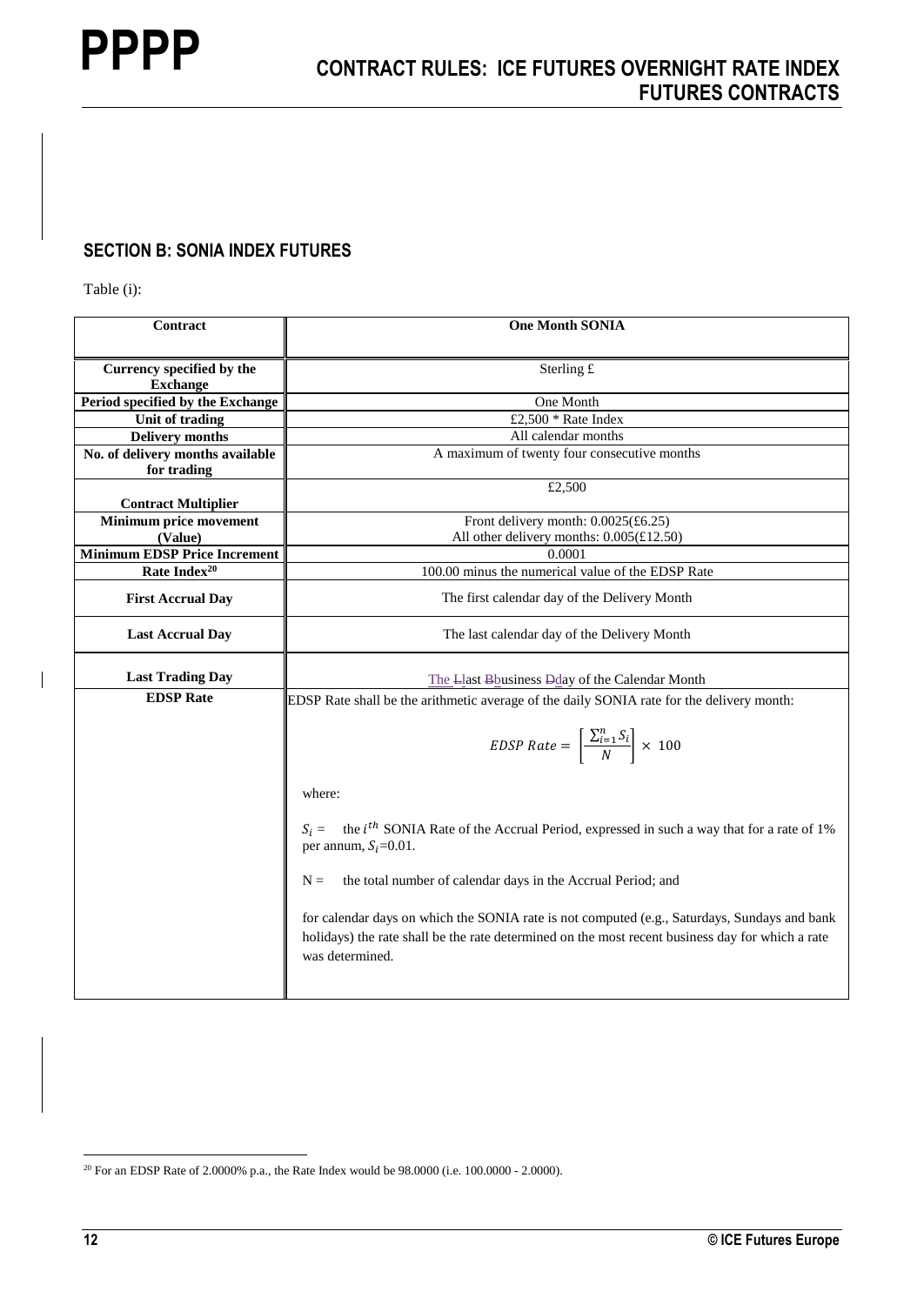Table (ii):

| Contract                                        | <b>Three Month SONIA</b>                                                                                                                                                                                                                                                                                                                                                                                                                                                                                                                                                                                         |
|-------------------------------------------------|------------------------------------------------------------------------------------------------------------------------------------------------------------------------------------------------------------------------------------------------------------------------------------------------------------------------------------------------------------------------------------------------------------------------------------------------------------------------------------------------------------------------------------------------------------------------------------------------------------------|
| Currency specified by the Exchange              | Sterling $\pounds$                                                                                                                                                                                                                                                                                                                                                                                                                                                                                                                                                                                               |
| Period specified by the Exchange                | Three Month                                                                                                                                                                                                                                                                                                                                                                                                                                                                                                                                                                                                      |
| <b>Unit of trading</b>                          | £2.500 $*$ Rate Index                                                                                                                                                                                                                                                                                                                                                                                                                                                                                                                                                                                            |
| <b>Delivery</b> months                          | Mar, Jun, Sep, Dec                                                                                                                                                                                                                                                                                                                                                                                                                                                                                                                                                                                               |
| No. of delivery months available for<br>trading | 24 Quarterly                                                                                                                                                                                                                                                                                                                                                                                                                                                                                                                                                                                                     |
| <b>Contract Multiplier</b>                      | £2,500                                                                                                                                                                                                                                                                                                                                                                                                                                                                                                                                                                                                           |
| Minimum price movement<br>(Value)               | Front delivery month: 0.0025(£6.25)<br>All other delivery months: $0.005$ (£12.50)                                                                                                                                                                                                                                                                                                                                                                                                                                                                                                                               |
| <b>Minimum EDSP Price Increment</b>             | 0.0001                                                                                                                                                                                                                                                                                                                                                                                                                                                                                                                                                                                                           |
| Rate Index <sup>21</sup>                        | 100.00 minus the numerical value of the EDSP Rate                                                                                                                                                                                                                                                                                                                                                                                                                                                                                                                                                                |
| <b>First Accrual Day</b>                        | Third Wednesday of the Delivery Month                                                                                                                                                                                                                                                                                                                                                                                                                                                                                                                                                                            |
| <b>Last Accrual Day</b>                         | The business day prior to the Third Wednesday of the next quarterly Delivery Month                                                                                                                                                                                                                                                                                                                                                                                                                                                                                                                               |
| <b>Last Trading Day</b>                         | The business day prior to the third Wednesday of the next quarterly Delivery Month                                                                                                                                                                                                                                                                                                                                                                                                                                                                                                                               |
| <b>EDSP</b> Rate                                | EDSP Rate shall be the compounded average of the daily SONIA rate for the delivery quarter:                                                                                                                                                                                                                                                                                                                                                                                                                                                                                                                      |
|                                                 | EDSP Rate = $\left[\frac{365}{N}\left\{\prod_{i=1}^{x}(A_i)-1\right\}\right] \times 100$                                                                                                                                                                                                                                                                                                                                                                                                                                                                                                                         |
|                                                 | where:                                                                                                                                                                                                                                                                                                                                                                                                                                                                                                                                                                                                           |
|                                                 | $x =$ the number of SONIA rates determined in the Accrual Period.<br>$N =$ the total number of calendar days in the Accrual Period; and<br>$A_i$ = the overnight return factor in respect of the i <sup>th</sup> SONIA rate of the Accrual Period, determined as                                                                                                                                                                                                                                                                                                                                                 |
|                                                 | $A_i = \left(1 + \frac{S_i \times d_i}{365}\right)$                                                                                                                                                                                                                                                                                                                                                                                                                                                                                                                                                              |
|                                                 | and rounded to eight decimal places, where:                                                                                                                                                                                                                                                                                                                                                                                                                                                                                                                                                                      |
|                                                 | the i <sup>th</sup> SONIA rate of the Accrual Period, expressed in such a way that for a rate of 1% per<br>$S_i =$<br>annum, $S_i = 0.01$ .<br>the number of days that Si is applied, such that $d_i$ represents the number of calendar days<br>$d_i =$<br>between the day in respect of which the rate S <sub>i</sub> is determined and the next day on which a SONIA<br>rate is published.<br>for calendar days on which the SONIA rate is not computed (e.g., Saturdays, Sundays and bank holidays)<br>the rate shall be the rate determined on the most recent business day for which a rate was determined. |

<sup>1</sup> <sup>21</sup> For an EDSP Rate of 2.0000% p.a., the Rate Index would be  $98.0000$  (i.e.  $100.0000 - 2.0000$ ).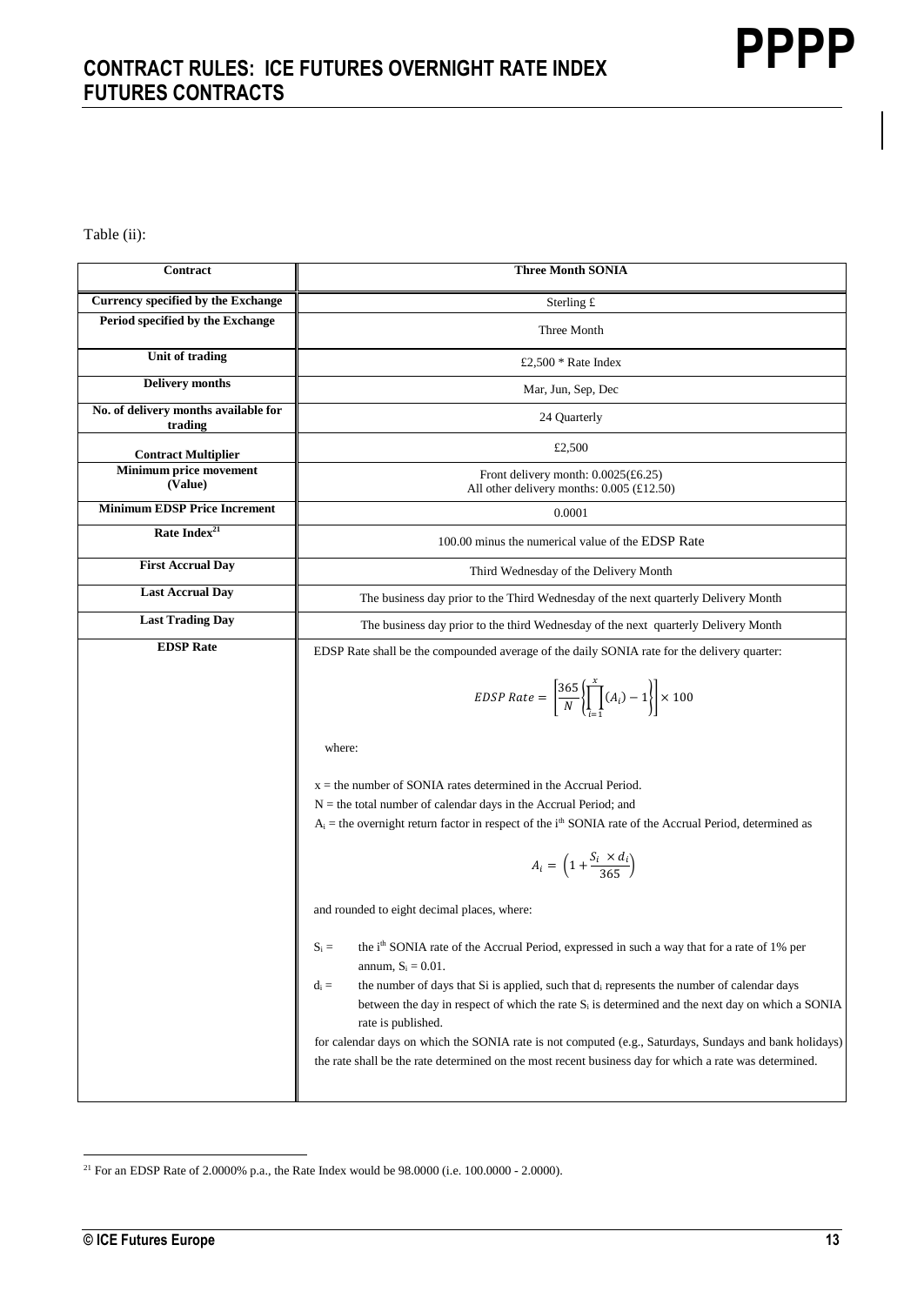## **SECTION C: SOFR INDEX FUTURES**

Table (i):

| Contract                                        | <b>One Month SOFR</b>                                                                                                                                                                                           |
|-------------------------------------------------|-----------------------------------------------------------------------------------------------------------------------------------------------------------------------------------------------------------------|
| Currency specified by the Exchange              | U.S. Dollar \$                                                                                                                                                                                                  |
| Period specified by the Exchange                | One Month                                                                                                                                                                                                       |
| <b>Unit of trading</b>                          | \$10,000 * Rate Index                                                                                                                                                                                           |
| <b>Delivery months</b>                          | All calendar months                                                                                                                                                                                             |
| No. of delivery months available for<br>trading | A maximum of twenty four consecutive months                                                                                                                                                                     |
| <b>Contract Multiplier</b>                      | \$10,000                                                                                                                                                                                                        |
| Minimum price movement<br>(Value)               | All delivery months: 0.0025(\$ 25.00)                                                                                                                                                                           |
| <b>Minimum EDSP Price Increment</b>             | 0.00001                                                                                                                                                                                                         |
| Rate Index <sup>22</sup>                        | 100.00 minus the numerical value of the EDSP Rate                                                                                                                                                               |
| <b>First Accrual Day</b>                        | The first calendar day of the Delivery Month                                                                                                                                                                    |
| <b>Last Accrual Day</b>                         | The last calendar day of the Delivery Month                                                                                                                                                                     |
| <b>Last Trading Day</b>                         | The Llast Bhusiness Dday of the Calendar Month                                                                                                                                                                  |
| <b>EDSP</b> Rate                                |                                                                                                                                                                                                                 |
|                                                 | EDSP Rate shall be the arithmetic average of the daily SOFR rate for the delivery month:                                                                                                                        |
|                                                 | EDSP Rate = $\left[\frac{\sum_{i=1}^{n} S_i}{N}\right] \times 100$                                                                                                                                              |
|                                                 | where:                                                                                                                                                                                                          |
|                                                 | $S_i$ = the <i>i</i> <sup>th</sup> SOFR Rate of the Accrual Period, expressed in such a way that for a rate of 1% per annum, $S_i$ =0.01.<br>$N =$ the total number of calendar days in the Accrual Period; and |
|                                                 | for calendar days on which the SOFR rate is not computed (e.g., Saturdays, Sundays and bank holidays) the rate<br>shall be the rate determined on the most recent business day for which a rate was determined. |

1

 $\overline{1}$ 

<sup>&</sup>lt;sup>22</sup> For an EDSP Rate of 2.00000% p.a., the Rate Index would be  $98.00000$  (i.e. 100.00000 - 2.00000).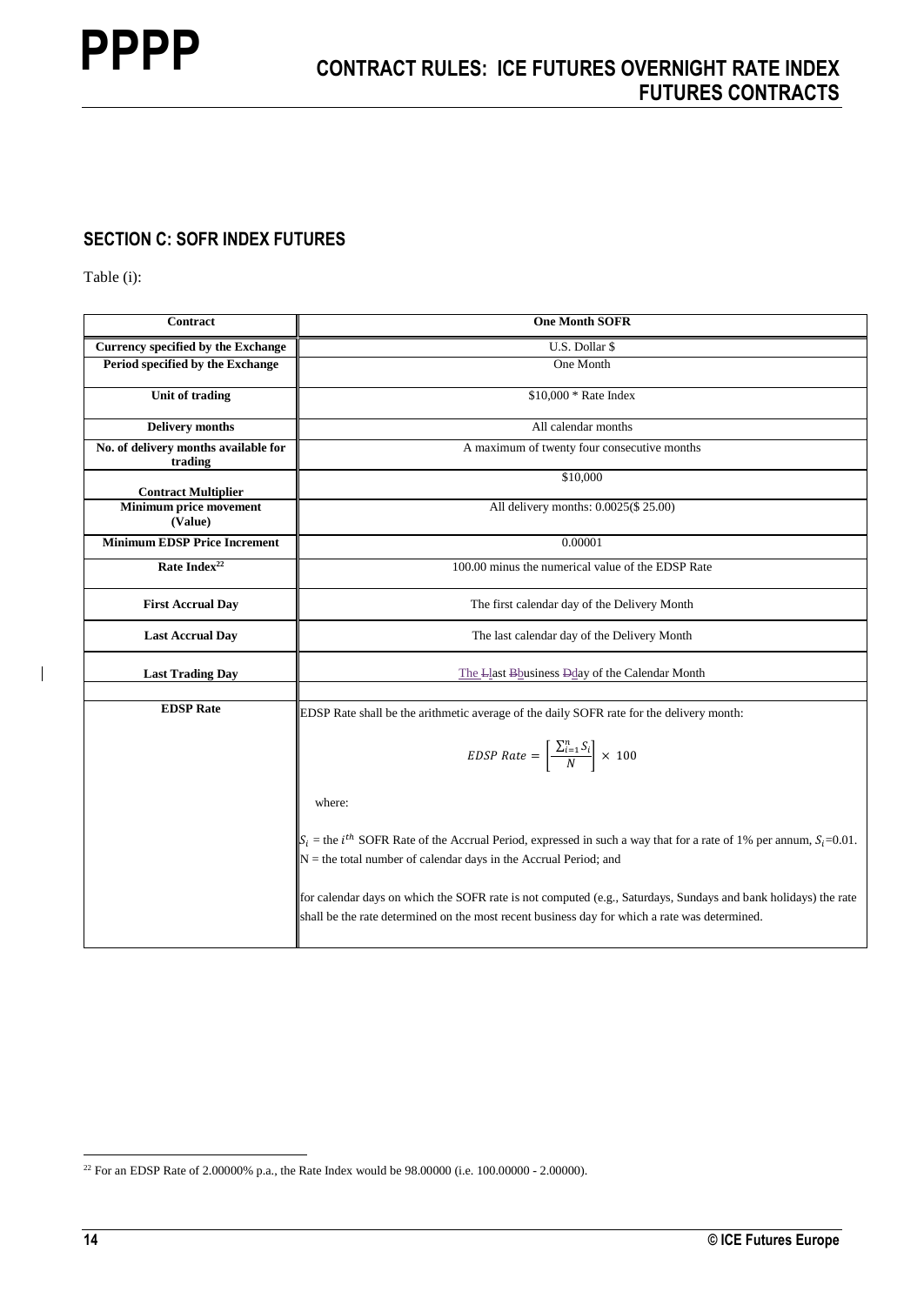Table (ii):

| Contract                                        | <b>Three Month SOFR</b>                                                                                                                                                                                                                                        |
|-------------------------------------------------|----------------------------------------------------------------------------------------------------------------------------------------------------------------------------------------------------------------------------------------------------------------|
| Currency specified by the<br><b>Exchange</b>    | U.S. Dollar \$                                                                                                                                                                                                                                                 |
| Period specified by the<br><b>Exchange</b>      | Three Month                                                                                                                                                                                                                                                    |
| Unit of trading                                 | $$10,000 * Rate Index$                                                                                                                                                                                                                                         |
| <b>Delivery months</b>                          | Mar, Jun, Sep, Dec                                                                                                                                                                                                                                             |
| No. of delivery months available<br>for trading | 24 Quarterly                                                                                                                                                                                                                                                   |
| <b>Contract Multiplier</b>                      | \$10,000                                                                                                                                                                                                                                                       |
| Minimum price movement<br>(Value)               | All delivery months: 0.0025 (\$ 25.00)                                                                                                                                                                                                                         |
| <b>Minimum EDSP Price</b><br><b>Increment</b>   | 0.00001                                                                                                                                                                                                                                                        |
| Rate Index <sup>23</sup>                        | 100.00 minus the numerical value of the EDSP Rate                                                                                                                                                                                                              |
| <b>First Accrual Day</b>                        | Third Wednesday of the Delivery Month                                                                                                                                                                                                                          |
| <b>Last Accrual Day</b>                         | The business day prior to the Third Wednesday of the next quarterly Delivery Month                                                                                                                                                                             |
| <b>Last Trading Day</b>                         | The business day prior to the third Wednesday of the next quarterly Delivery Month                                                                                                                                                                             |
|                                                 |                                                                                                                                                                                                                                                                |
| <b>EDSP</b> Rate                                | EDSP Rate shall be the compounded average of the daily SOFR rate for the delivery quarter:                                                                                                                                                                     |
|                                                 | EDSP Rate = $\left[\frac{360}{N}\left(\prod_{i=1}^{x}(A_i)-1\right)\right] \times 100$<br>where:                                                                                                                                                               |
|                                                 | $x =$ the number of SOFR rates determined in the Accrual Period.<br>$N =$ the total number of calendar days in the Accrual Period; and<br>$A_i$ = the overnight return factor in respect of the i <sup>th</sup> SOFR rate of the Accrual Period, determined as |
|                                                 | $A_i = \left(1 + \frac{S_i \times d_i}{360}\right)$                                                                                                                                                                                                            |
|                                                 | and rounded to eight decimal places, where:                                                                                                                                                                                                                    |
|                                                 | $S_i$ = the i <sup>th</sup> SOFR rate of the Accrual Period, expressed in such a way that for a rate of 1% per annum, $S_i = 0.01$ .                                                                                                                           |
|                                                 | $d_i$ = the number of days that Si is applied, such that $d_i$ represents the number of calendar days between the day in<br>respect of which the rate $S_i$ is determined and the next day on which a SOFR rate is published.                                  |
|                                                 | For calendar days on which the SOFR rate is not computed (e.g., Saturdays, Sundays and bank holidays) the rate<br>shall be the rate determined on the most recent business day for which a rate was determined.                                                |

<sup>&</sup>lt;sup>23</sup> For an EDSP Rate of 2.00000% p.a., the Rate Index would be  $98.00000$  (i.e. 100.00000 - 2.00000).